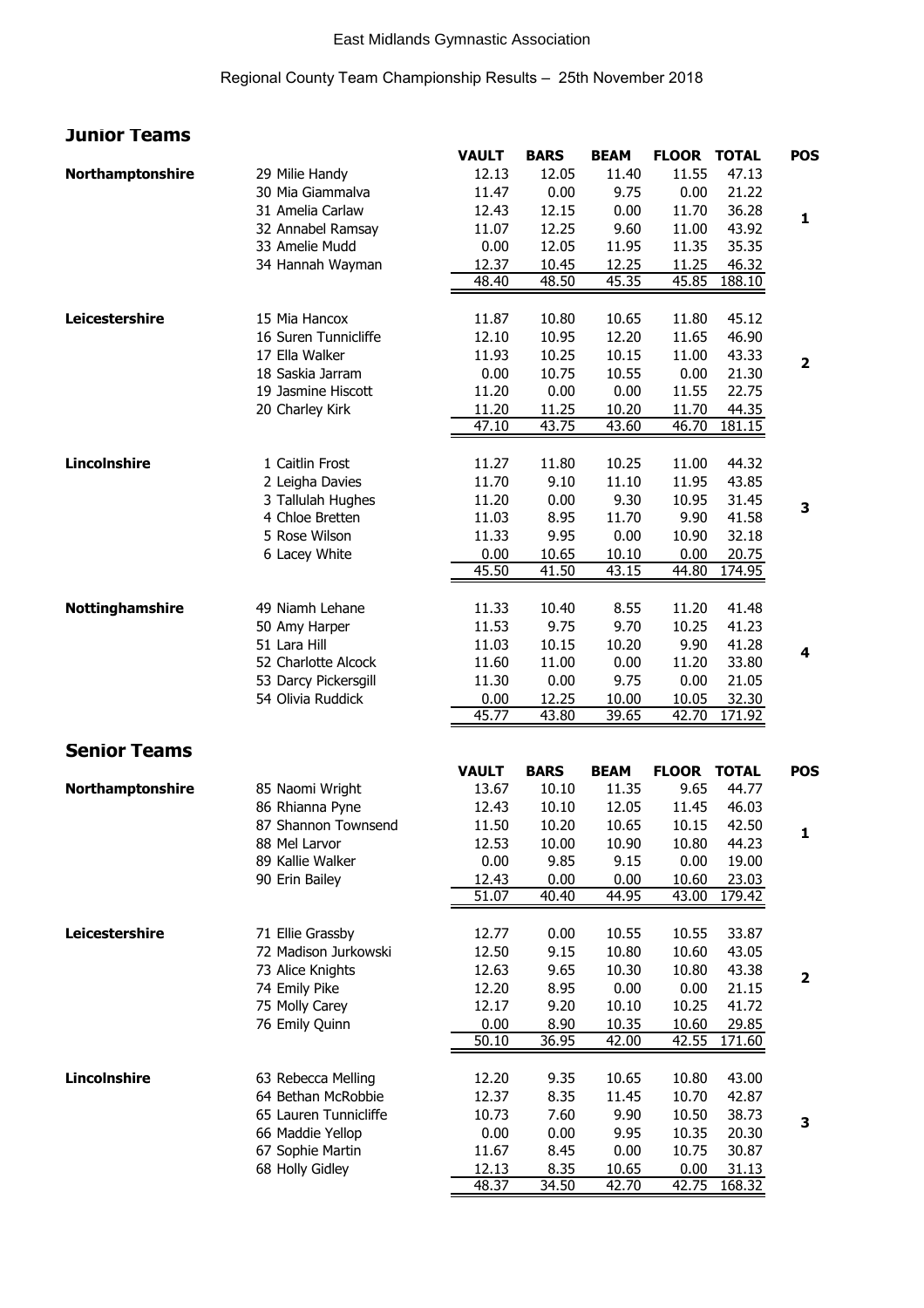## **Floor & Vault Teams**

| 8/9 Years Team         |                        | VAULT          | <b>FLOOR</b>   | TOTAL          | <b>POS</b> |
|------------------------|------------------------|----------------|----------------|----------------|------------|
| <b>Nottinghamshire</b> | 55 Ava Morgan -McQuade | 11.35          | 11.10          | 22.45          |            |
|                        | 56 Evie Morris         | 11.15          | 10.60          | 21.75          |            |
|                        | 57 Matilda Wilson      | 10.85          | 10.80          | 21.65          | 1          |
|                        | 58 Erin Broughton      | 11.00          | 10.65          | 21.65          |            |
|                        |                        | 44.35          | 43.15          | 87.50          |            |
|                        |                        |                |                |                |            |
| Northamptonshire       | 35 Ava Kanjurs         | 10.25          | 10.50          | 20.75          |            |
|                        | 36 Florrie Betts       | 10.85          | 10.90          | 21.75          |            |
|                        | 37 Emily Burn          | 10.80          | 9.80           | 20.60          | 2          |
|                        | 38 Elise Warne         | 11.00          | 10.90          | 21.90          |            |
|                        |                        | 42.90          | 42.10          | 85.00          |            |
|                        |                        |                |                |                |            |
| Leicestershire         | 21 Zena Wightman       | 10.60          | 10.10          | 20.70          |            |
|                        | 22 Kiera Bowman        | 11.25          | 10.50          | 21.75          |            |
|                        | 23 Grace Tomlinson     | 10.95          | 10.00          | 20.95          | 3          |
|                        | 24 Sophie Tweddle      | 11.05          | 10.30          | 21.35          |            |
|                        |                        | 43.85          | 40.90          | 84.75          |            |
|                        |                        |                |                |                |            |
| Lincolnshire           | 7 Lexie MacDonald      | 11.15          |                | 21.80          |            |
|                        | 8 Olivia Smith         |                | 10.65          |                |            |
|                        |                        | 11.20          | 9.40           | 20.60          |            |
|                        | 9 Sophie Snell         | 10.80          | 9.15           | 19.95          | 4          |
|                        | 10 Ella Young          | 10.95          | 9.55<br>38.75  | 20.50          |            |
|                        |                        | 44.10          |                | 82.85          |            |
|                        |                        |                |                |                |            |
|                        |                        |                |                |                |            |
| 10/11 Years Team       |                        | <b>VAULT</b>   | <b>FLOOR</b>   | <b>TOTAL</b>   | <b>POS</b> |
| Leicestershire         | 25 Sophie Hodgson      | 11.35          | 10.90          | 22.25          |            |
|                        | 26 Amber Stevenson     | 11.70          | 11.30          | 23.00          |            |
|                        | 27 Amelia Allen        | 11.70          | 10.85          | 22.55          | 1          |
|                        | 28 Amelie Clarkson     | 11.65          | 10.65          | 22.30          |            |
|                        |                        | 46.40          | 43.70          | 90.10          |            |
|                        |                        |                |                |                |            |
| Lincolnshire           | 11 Isla Colton         | 11.45          | 11.15          | 22.60          |            |
|                        | 12 Mia Green           | 11.50          | 11.55          | 23.05          |            |
|                        | 13 Abigail Jones       | 11.30          | 9.70           | 21.00          | 2          |
|                        | 14 Vienna-Mae Ford     | 11.25          | 9.85           | 21.10          |            |
|                        |                        | 45.50          | 42.25          | 87.75          |            |
|                        |                        |                |                |                |            |
| Nottinghamshire        | 59 Alice Russell       | 11.55          | 10.20          | 21.75          |            |
|                        | 60 Freya Schofield     | 11.20          | 11.10          | 22.30          |            |
|                        | 61 Amelia Scott        | 11.70          | 9.85           | 21.55          | 2          |
|                        | 62 Holly Wilson        | 11.35          | 10.80          | 22.15          |            |
|                        |                        | 45.80          | 41.95          | 87.75          |            |
|                        |                        |                |                |                |            |
| Northamptonshire       | 39 Oliwia Druzkowska   | 10.95          | 9.95           | 20.90          |            |
|                        | 40 Martha Broadhurst   | 10.80          | 9.85           | 20.65          |            |
|                        | 41 Kiarna Wills        | 10.60          | 10.95          | 21.55          | 4          |
|                        | 42 Ruby Blanco-Rivas   | 11.50<br>43.85 | 11.70<br>42.45 | 23.20<br>86.30 |            |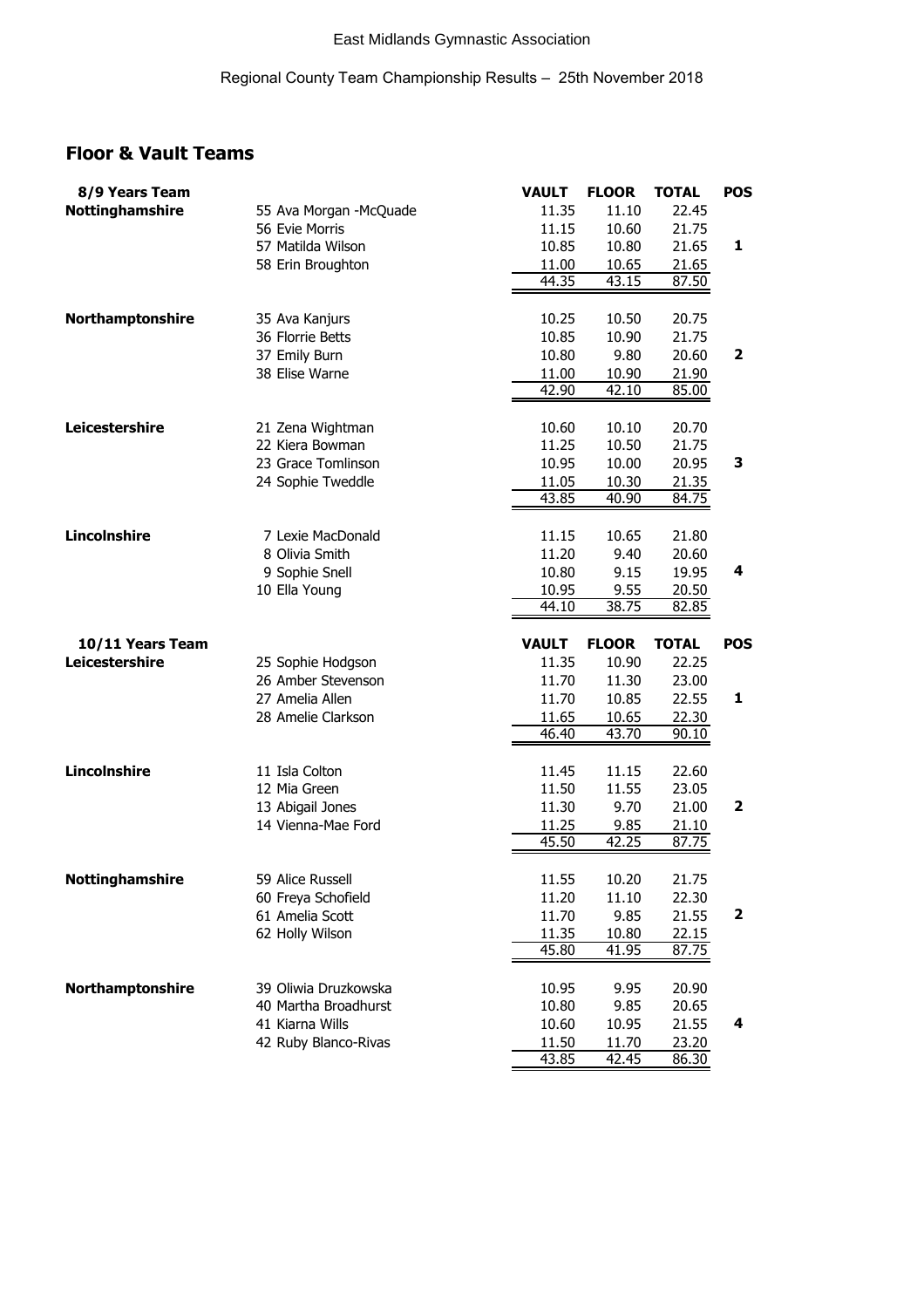### East Midlands Gymnastic Association

### Regional County Team Championship Results – 25th November 2018

| 12/13 Years Team    |                       | <b>VAULT</b>   | <b>FLOOR</b>   | <b>TOTAL</b>          | <b>POS</b> |
|---------------------|-----------------------|----------------|----------------|-----------------------|------------|
| <b>Lincolnshire</b> | 99 Lucy Jenner        | 11.35          | 11.20          | 22.55                 |            |
|                     | 100 Kyla Hurdley      | 11.30          | 11.50          | 22.80                 |            |
|                     | 101 Louise Hirst      | 11.55          | 11.20          | 22.75                 | 1          |
|                     | 102 Freya Byers       | 11.60          | 10.80          | 22.40                 |            |
|                     |                       | 45.80          | 44.70          | 90.50                 |            |
|                     |                       |                |                |                       |            |
| Nottinghamshire     | 105 Francesca Ward    | 11.50          | 10.95          | 22.45                 |            |
|                     | 106 Matilda Brothers  | 11.85          | 11.45          | 23.30                 |            |
|                     | 107 Emily England     | 11.40          | 10.30          | 21.70                 | 2          |
|                     | 108 Ellie Flear       | 11.30          | 10.50          | 21.80                 |            |
|                     |                       | 46.05          | 43.20          | 89.25                 |            |
|                     |                       |                |                |                       |            |
| Leicestershire      | 77 Lacey Shilcock     | 11.65          | 10.50          | 22.15                 |            |
|                     | 78 Holly Crewe        | 11.80          | 10.35          | 22.15                 |            |
|                     | 79 Eve Warner         | 11.35          | 9.80           | 21.15                 | 3          |
|                     | 80 Tianne Mayers      | 11.40          | 10.00          | 21.40                 |            |
|                     |                       | 46.20          | 40.65          | 86.85                 |            |
|                     |                       |                |                |                       |            |
| Northamptonshire    | 91 Daisy Vintner      | 11.45          | 9.80           | 21.25                 |            |
|                     | 92 Ashlyn McDaid      | 10.95          | 10.20          | 21.15                 |            |
|                     | 93 Summer Cole        | 11.70          | 9.90           | 21.60                 | 4          |
|                     | 94 Persia Khairandish |                |                |                       |            |
|                     |                       | 10.50<br>44.60 | 11.10<br>41.00 | 21.60<br>85.60        |            |
|                     |                       |                |                |                       |            |
|                     |                       |                |                |                       |            |
|                     |                       |                |                |                       |            |
| 14+ Years Team      |                       | <b>VAULT</b>   | <b>FLOOR</b>   | <b>TOTAL</b>          | <b>POS</b> |
| <b>Lincolnshire</b> | 113 Ella Gill         | 11.55          | 11.25          | 22.80                 |            |
|                     | 114 Morgan Mason      | 11.75          | 11.00          | 22.75                 |            |
|                     | 115 Tia Robinson      | 11.80          | 10.70          | 22.50                 | 1          |
|                     | 116 Georgina Harrison | 11.60          | 11.05          | 22.65                 |            |
|                     |                       | 46.70          | 44.00          | 90.70                 |            |
|                     |                       |                |                |                       |            |
| Northamptonshire    | 95 Madeleine Jeffery  | 10.60          | 10.25          | 20.85                 |            |
|                     | 96 Holly Tarbuck      | 11.40          | 10.40          | 21.80                 |            |
|                     | 97 Erin Bradbury      | 11.45          | 11.10          | 22.55                 | 2          |
|                     | 98 Millie Beanland    | 11.80          | 11.10          | 22.90                 |            |
|                     |                       | 45.25          | 42.85          | 88.10                 |            |
|                     |                       |                |                |                       |            |
| Leicestershire      | 81 Alice Kilby        | 11.80          | 10.80          | 22.60                 |            |
|                     | 82 Paige Shilcock     | 11.65          | 9.45           | 21.10                 |            |
|                     | 83 Orlagh Wright      | 11.70          | 10.40          | 22.10                 | З          |
|                     | 84 Lucy Gould         | 11.40          | 10.60          | 22.00                 |            |
|                     |                       | 46.55          | 41.25          | 87.80                 |            |
|                     |                       |                |                |                       |            |
| Nottinghamshire     | 109 Olivia Crance     | 11.55          | 10.90          | 22.45                 |            |
|                     | 110 Holly Morris      | 10.90          | 9.70           | 20.60                 |            |
|                     | 111 Terri West        | 11.75          | 10.45          | 22.20                 | 4          |
|                     | 112 Tia Russon        | 10.50<br>44.70 | 8.60<br>39.65  | <u>19.10</u><br>84.35 |            |